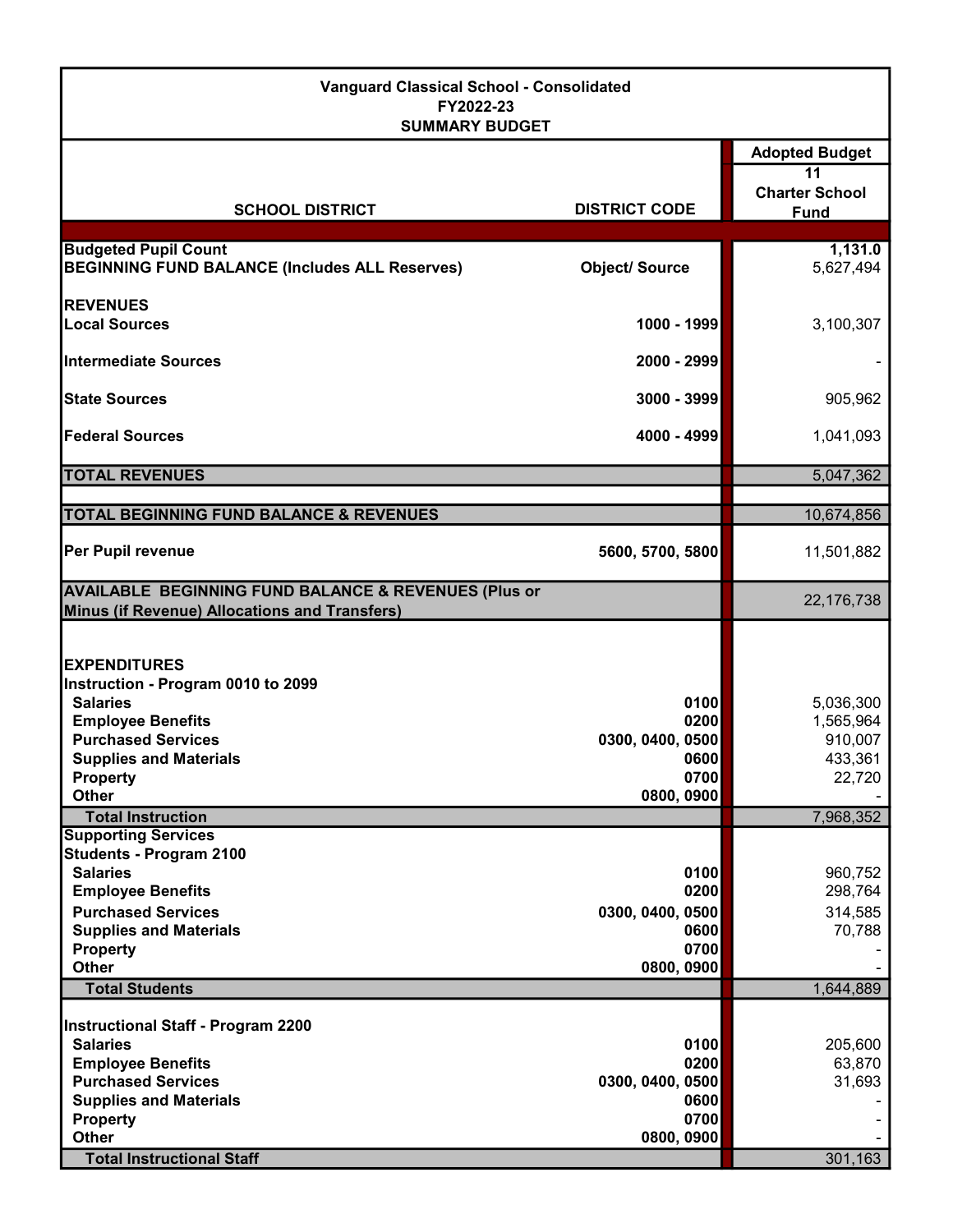|                                                            |                          | <b>Adopted Budget</b> |
|------------------------------------------------------------|--------------------------|-----------------------|
|                                                            |                          | 11                    |
|                                                            |                          | <b>Charter School</b> |
| <b>SCHOOL DISTRICT</b>                                     | <b>DISTRICT CODE</b>     | <b>Fund</b>           |
| General Administration - Program 2300                      |                          |                       |
| <b>Salaries</b>                                            | 0100                     |                       |
| <b>Employee Benefits</b>                                   | 0200                     |                       |
| <b>Purchased Services</b>                                  | 0300, 0400, 0500         | 496,366               |
| <b>Supplies and Materials</b>                              | 0600                     |                       |
| <b>Property</b>                                            | 0700                     |                       |
| <b>Other</b>                                               | 0800, 0900               |                       |
| <b>Total School Administration</b>                         |                          | 496,366               |
| <b>School Administration - Program 2400</b>                |                          |                       |
| <b>Salaries</b>                                            | 0100                     | 1,227,300             |
| <b>Employee Benefits</b>                                   | 0200                     | 381,643               |
| <b>Purchased Services</b>                                  | 0300, 0400, 0500         | 109,850               |
| <b>Supplies and Materials</b>                              | 0600                     | 86,080                |
| <b>Property</b>                                            | 0700                     |                       |
| <b>Other</b>                                               | 0800, 0900               |                       |
| <b>Total School Administration</b>                         |                          | 1,804,873             |
|                                                            |                          |                       |
| <b>Business Services - Program 2500</b><br><b>Salaries</b> |                          |                       |
| <b>Employee Benefits</b>                                   | 0100<br>0200             |                       |
| <b>Purchased Services</b>                                  | 0300, 0400, 0500         | 280,872               |
| <b>Supplies and Materials</b>                              | 0600                     |                       |
| <b>Property</b>                                            | 0700                     |                       |
| <b>Other</b>                                               | 0800, 0900               | 43,260                |
| <b>Total Business Services</b>                             |                          | 324,132               |
|                                                            |                          |                       |
| <b>Operations and Maintenance - Program 2600</b>           |                          |                       |
| <b>Salaries</b>                                            | 0100                     |                       |
| <b>Employee Benefits</b><br><b>Purchased Services</b>      | 0200<br>0300, 0400, 0500 | 2,618,960             |
| <b>Supplies and Materials</b>                              | 0600                     | 139,000               |
| <b>Property</b>                                            | 0700                     | 148,300               |
| <b>Other</b>                                               | 0800, 0900               |                       |
| <b>Total Operations and Maintenance</b>                    |                          | 2,906,260             |
|                                                            |                          |                       |
| <b>Student Transportation - Program 2700</b>               |                          |                       |
| <b>Salaries</b>                                            | 0100<br>0200             |                       |
| <b>Employee Benefits</b><br><b>Purchased Services</b>      | 0300, 0400, 0500         |                       |
| <b>Supplies and Materials</b>                              | 0600                     |                       |
| <b>Property</b>                                            | 0700                     |                       |
| <b>Other</b>                                               | 0800, 0900               |                       |
| <b>Total Student Transportation</b>                        |                          |                       |
|                                                            |                          |                       |
| <b>Central Support - Program 2800</b><br><b>Salaries</b>   |                          |                       |
| <b>Employee Benefits</b>                                   | 0100<br>0200             |                       |
| <b>Purchased Services</b>                                  | 0300, 0400, 0500         | 186,051               |
| <b>Supplies and Materials</b>                              | 0600                     |                       |
| <b>Property</b>                                            | 0700                     |                       |
| <b>Other</b>                                               | 0800, 0900               |                       |
| <b>Total Central Support</b>                               |                          | 186,051               |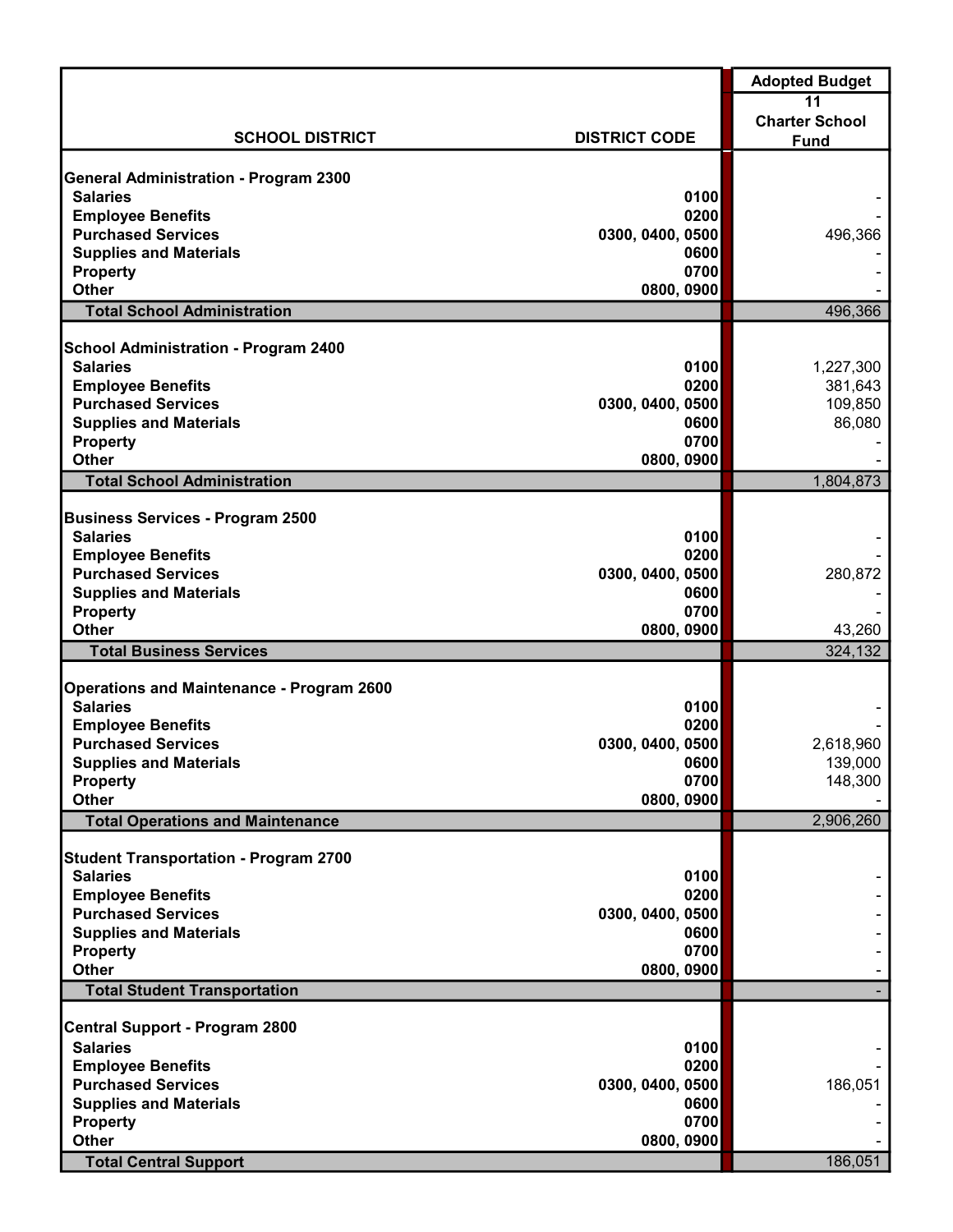|                                                             |                      | <b>Adopted Budget</b> |
|-------------------------------------------------------------|----------------------|-----------------------|
|                                                             |                      | 11                    |
| <b>SCHOOL DISTRICT</b>                                      | <b>DISTRICT CODE</b> | <b>Charter School</b> |
|                                                             |                      | <b>Fund</b>           |
| <b>Other Support - Program 2900</b>                         |                      |                       |
| <b>Salaries</b>                                             | 0100                 | 66,200                |
| <b>Employee Benefits</b>                                    | 0200                 | 20,590                |
| <b>Purchased Services</b>                                   | 0300, 0400, 0500     |                       |
| <b>Supplies and Materials</b>                               | 0600                 |                       |
| <b>Property</b>                                             | 0700                 |                       |
| <b>Other</b>                                                | 0800, 0900           |                       |
| <b>Total Other Support</b>                                  |                      | 86,790                |
| <b>Food Service Operations - Program 3100</b>               |                      |                       |
| <b>Salaries</b>                                             | 0100                 |                       |
| <b>Employee Benefits</b>                                    | 0200                 |                       |
| <b>Purchased Services</b>                                   | 0300, 0400, 0500     | 12,057                |
| <b>Supplies and Materials</b>                               | 0600                 |                       |
| <b>Property</b>                                             | 0700                 |                       |
| <b>Other</b>                                                | 0800, 0900           |                       |
| <b>Total Other Support</b>                                  |                      | 12,057                |
| <b>Enterprise Operatings - Program 3200</b>                 |                      |                       |
| <b>Salaries</b>                                             | 0100                 |                       |
| <b>Employee Benefits</b>                                    | 0200                 |                       |
| <b>Purchased Services</b>                                   | 0300, 0400, 0500     |                       |
| <b>Supplies and Materials</b>                               | 0600                 |                       |
| <b>Property</b>                                             | 0700                 |                       |
| <b>Other</b>                                                | 0800, 0900           |                       |
| <b>Total Enterprise Operations</b>                          |                      |                       |
|                                                             |                      |                       |
| <b>Community Services - Program 3300</b><br><b>Salaries</b> | 0100                 |                       |
| <b>Employee Benefits</b>                                    | 0200                 |                       |
| <b>Purchased Services</b>                                   | 0300, 0400, 0500     |                       |
| <b>Supplies and Materials</b>                               | 0600                 |                       |
| <b>Property</b>                                             | 0700                 |                       |
| <b>Other</b>                                                | 0800, 0900           |                       |
| <b>Total Community Services</b>                             |                      |                       |
|                                                             |                      |                       |
| <b>Education for Adults - Program 3400</b>                  |                      |                       |
| <b>Salaries</b>                                             | 0100                 |                       |
| <b>Employee Benefits</b>                                    | 0200                 |                       |
| <b>Purchased Services</b>                                   | 0300, 0400, 0500     |                       |
| <b>Supplies and Materials</b>                               | 0600                 |                       |
| <b>Property</b>                                             | 0700                 |                       |
| <b>Other</b>                                                | 0800, 0900           |                       |
| <b>Total Education for Adults Services</b>                  |                      |                       |
| <b>Total Supporting Services</b>                            |                      | 7,762,581             |
|                                                             |                      |                       |
| Property - Program 4000                                     |                      |                       |
| <b>Salaries</b>                                             | 0100                 |                       |
| <b>Employee Benefits</b>                                    | 0200                 |                       |
| <b>Purchased Services</b>                                   | 0300, 0400, 0500     |                       |
| <b>Supplies and Materials</b>                               | 0600                 |                       |
| <b>Property</b>                                             | 0700                 |                       |
| <b>Other</b>                                                | 0800, 0900           |                       |
| <b>Total Property</b>                                       |                      |                       |